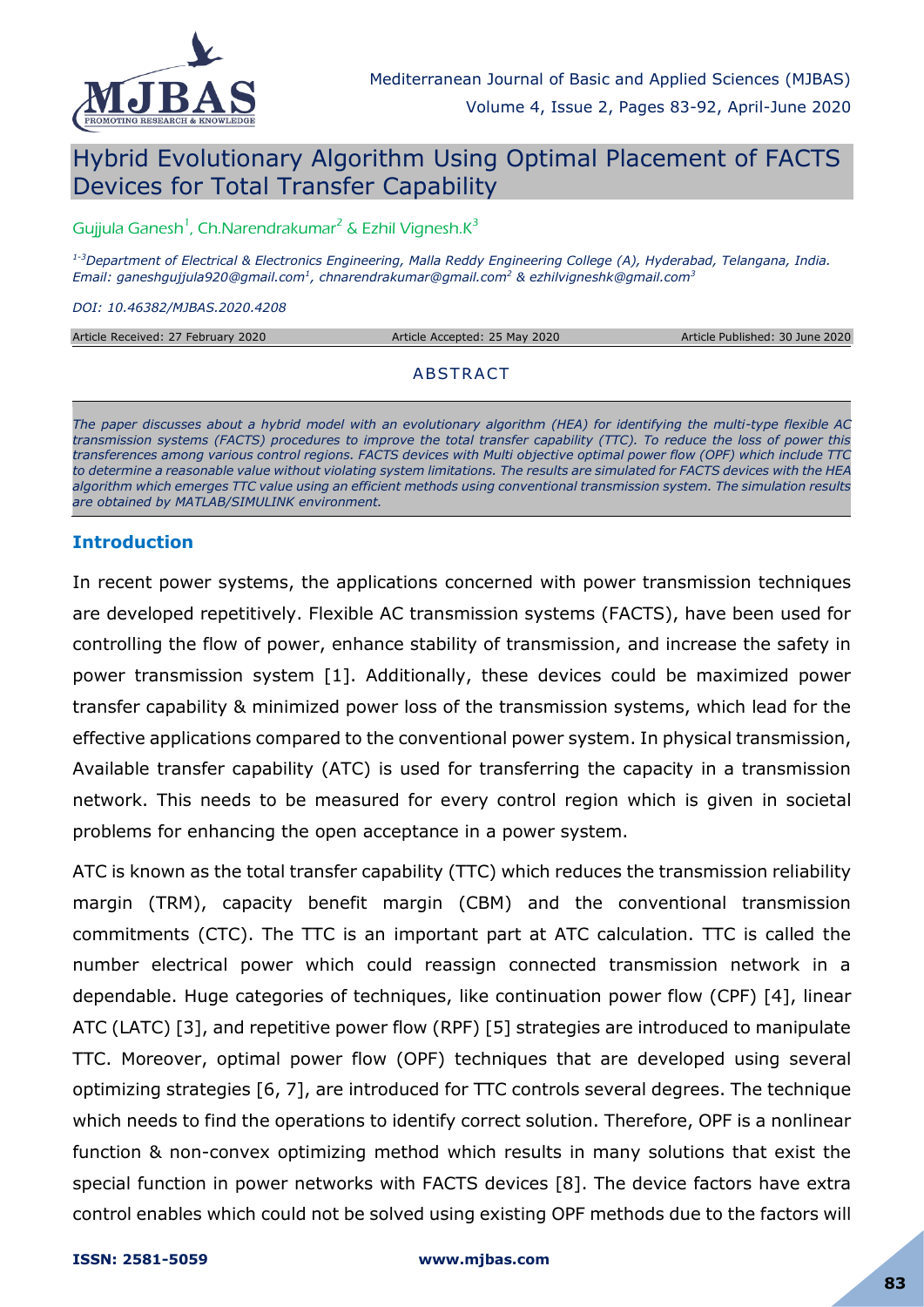

alter the impedance. However, existing optimizing techniques are used for local optimal solutions. Recently, the power transfer capability improvement [10] & power loss minimization technique by multi-type FACTS devices. Due to these improve competition, minimize operating costs, and effectively apply the conventional power transmission systems. In addition to the advantages the compatibility of the system how they are controlled with other systems. Therefore, the techniques lead to the correct solution due to the loading conditions. GA is searching the exact location of TCSC and CPF is involved to examine the FACTS devices relevant to thermal limits and voltage limits.

#### **Problem Statement**

The devices includes TTC, loss of power in the transmission system and along with Multi-objective OPF FACTS devices are designed to find TTC value which will be moved through a range of generator set for connecting loads. And it has various limits such as reactive power voltage limits, generation limits, thermal limits, FACTS operation limits and steady state stability limits.

FACTS devices are categorized into 4 parts as follows:

- 1. TCSC
- 2. Unified power flow controller (UPFC)
- 3. Thyristor-controlled phase shifter (TCPS)
- 4. SVC.

Maximize

$$
T = \sum_{i=1}^{ND\_SNK} P_{Di} - \sum_{i=1}^{N} (P_{Gi} - P_{Di}) - PF
$$
 (1)

Subject to

$$
P_{Gi} - P_{Di} + \sum_{k=1}^{m(i)} P_{Pi}(\alpha_{Pk}) + \sum_{k=1}^{n(i)} P_{Ui}(V_{Uk}, \alpha_{Uk})
$$
 (2)  
-
$$
\sum_{j=1}^{N} V_i V_j Y_{ij}(X_s) \cos(\theta_{ij}(X_s) - \delta_i + \delta_j) = 0
$$

Where

T objective function

PF penalty function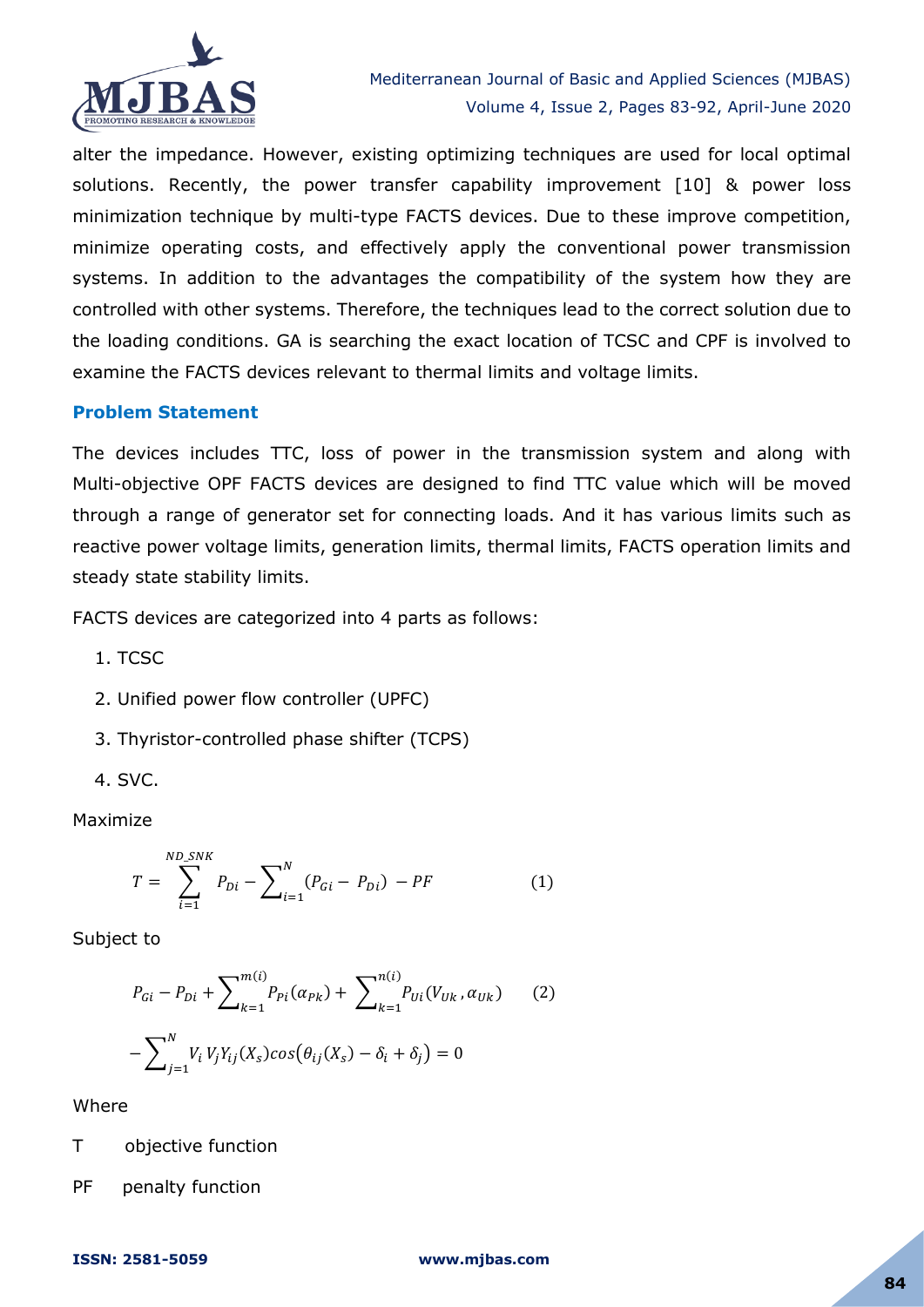

 $P^{min}$  <sub>Gi</sub>,  $P^{max}$ <sub>Gi</sub> real power generation in lower and upper limits at bus i Q<sup>min</sup> Gi, P<sup>max</sup> Gi reactive power generation in lower and upper limits at bus i V  $^{\text{min}}$  i, V  $^{\text{max}}$  i voltage magnitude in lower and upper limits of bus i S<sup>max</sup> Li i th line or transformer loading limit I<sup>crit</sup> ij critical angle difference between bus i-j  $X^{min}$  <sub>Si</sub>,  $X^{max}$  <sub>Si</sub> lower and upper limits of TCSC at line i α<sup>max</sup> <sub>Pi</sub>, α<sup>max</sup> <sub>Pi</sub> TCPS lower and upper limits in line i V  $^{\text{min}}$  <sub>Ui</sub>, V  $^{\text{max}}$  <sub>Ui</sub> UPFC of lower and upper limits at line i α<sup>min</sup> <sub>Ui</sub>, α<sup>max</sup> <sub>Ui</sub> UPFC lower and upper limits at line i  $Q^{min}$ <sub>Vi</sub>,  $Q^{max}$ <sub>Vi</sub> reactive power injected in SVC at bus i N, NL amount buses and branches NG, ND amount load buses NG SCE amount of source area ND SNK amount of load buses in a sink area  $P^{min}{}_{Gi} \leq P_{Gi} \leq P^{max}{}_{Gi}$  $Q^{min}_{Gi} \leq Q_{Gi} \leq Q^{max}_{G}$  $V^{min}$ <sub>i</sub>  $\leq V_i \leq V^{max}$ <sub>i</sub>  $|S_{Li}| \leq S^{max}$ <sub>Li</sub>  $\forall i \in N$ L  $VCPI_i \leq 1 \ \forall i \in N$  $|\delta_{IJ}| \leq \delta^{crit}$  $X_{\text{Si}}^{min} \leq X_{\text{Si}} \leq X_{\text{Si}}^{m}$  $\alpha_{pi}^{min} \leq \alpha_{pi} \leq \alpha_{si}^{m}$  $V_{\text{III}}^{\text{min}} \leq V_{\text{UI}} \leq V_{\text{III}}^{\text{max}}$  $\alpha_{I\!I\!I}^{min} \leq \alpha_{I\!I\!I} \leq \alpha_{I\!I\!I}^{m}$  $Q^{min}$ <sub>Vi</sub>  $\leq Q_{Vi} \leq Q^{max}$ <sub>V</sub>

Variable series reactance model is subdivided into TCPS, UPFC, and SVC by power model of injected described in Appendix A [19].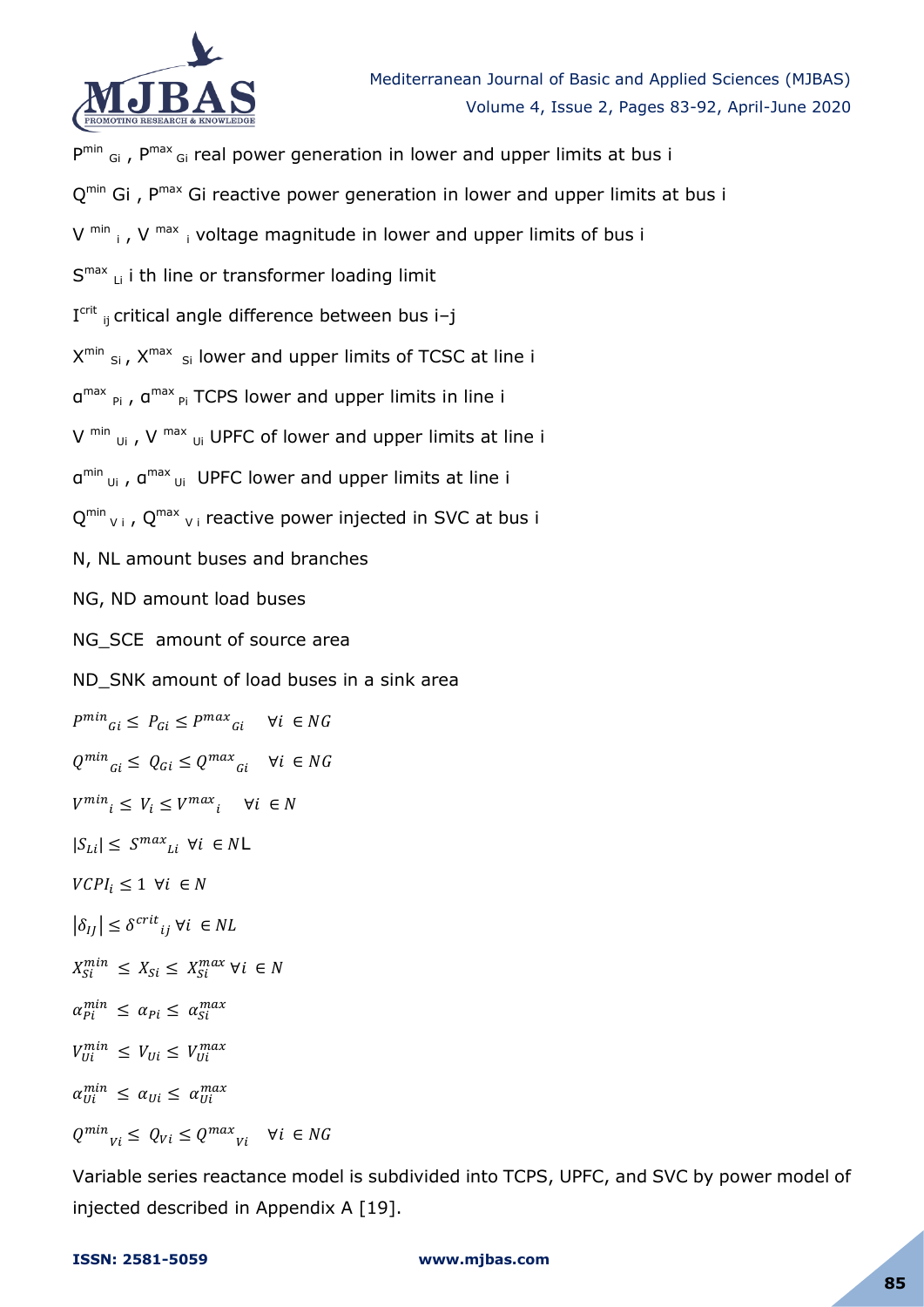

In order to enhance EC methods, Hybrid Evolutionary Algorithm (HEA) is introduced along with TS, EP, and SA strategies. Advantages of the HEA algorithm are stated as follows:

Multiple populations along with modification operatives are developed for improving search and increase population update, providing greater caliber of provisions when compared to conventional searching methods.

The procedure is completed for transform and fuse the information contains sub-data assembly brought about by consistency of people in a solitary populace will be eased.

Choice of probabilistic changing method dependent on annealing schedule of SA and TS is given to remove need of operating functions & to get local optimal explanations.

The procedure will certainly simplify similar execution of parallel computers for minimizing the lapsed time foregoing caliber of results.

Four categories in FACTS devices of reasonable every type, that allocates the input information. Position of the system is considered as 3 boundaries: nCF k, 'k' location, and 'k' parameter are considered as load (21).

FACTs devices category is  $I \in \{1, 2, 3, 4\}$  involving placement of TCSC, TCPS, UPFC, and SVC, separately, the quantity of FACTs device category l, nCF l 2 f0; 1g. Obviously, none of the FACTs device category l is if nCF l D O or just a single FACTs devices category l if nCF k D l. Along these lines, plenty of FACTs parts, areas, & boundaries of every class FACTs devices at the same time are used with the HEA calculation. All boundaries in FACTs device category k is legitimate just if nCF l D l.

This system is shown in Figure. It is divided as three regions, each has 2 generators. Updated system datasets are specified in [25]. A bilateral transaction has double transactions including from 1 bus to 21 bus & a multilateral transaction starting at region 1 and 2 with the following objectives:

#### *Increase TTC, decrease power loss, increase TTC and low loss*

Through 1 bus to 21 by not considering FACTs devices Table 1, in bilateral transaction the load values is 17.50 MW in bus-21. To increase TTC by the proposed strategy, TTC value is taken as 40.447 MW by not altering limits, are 0.84%, 1.29%, 0.58%, and 0.31% through TS, EP, IEP and TS/SA respectively. For minimizing the power loss the current productions and load, bus voltages in generators are improved by adapting methods like TTC, HEA, and power losses is 2.045 and 17.50 Mega Watt, as expected. TTC increase and diminish loss by HEA, TTC is 40.449 MW, that are greater than through EP-0.85%, TS-0.55%, TS/SA-0.38%,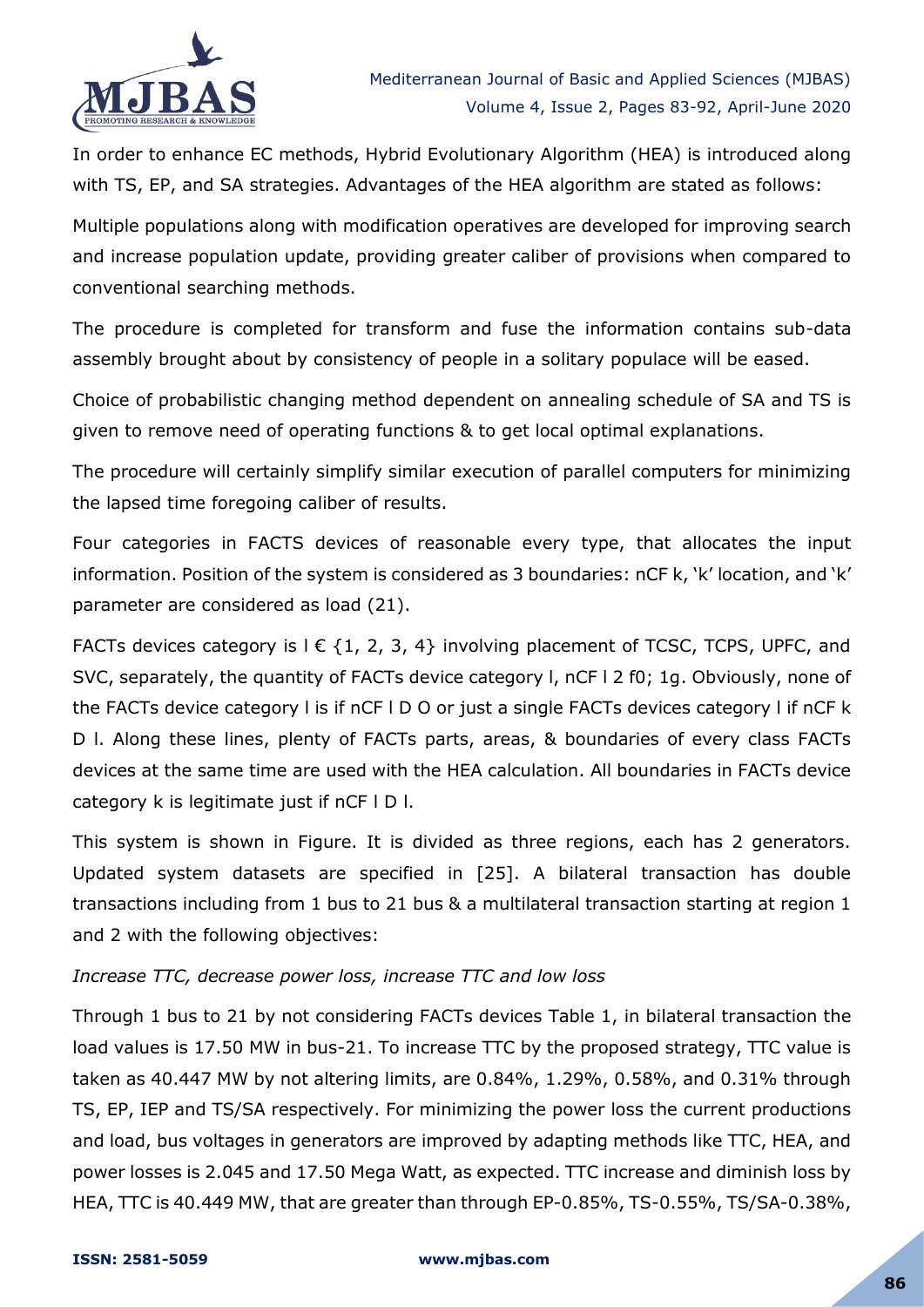

and IEP-0.58%. The proposed devices are used to concurrently increase TTC and reduce the loss.

TTC has the value of 154.061Mega Watt by not considering the limits that can be maximized at 280.88% when comparatively with FACTS devices. Moreover, TTC is from EP-22.25%, TS-21.54%, TS/SA-20.91%, and IEP-15.04% methods. To TTC increase or lossless, generally these are developed for improving the TTC and to eliminate power comparatively OPF when not considering the FACTs devices. In Parallel, improve the TTC and decrease the power by HEA technique, TTC is 125.930 Mega Watt, that are more from EP0.21%, TS-0.12%, TS/SA-0.10%, and IEP-0.17% methods. In HEA algorithm also use a source region, growth of output power, and novel improvement in production bus voltages.

In parallel HEA placed every category of FACTs devices are improving TTC and minimizing loss. TTC has 191.379 Mega Watt, which increases 51.97% comparatively than not considering FACTS devices. Additionally, the TTC value is, more EP-40.68%, TS-20.60%, TS/SA-18.40%, and IEP-15.61% methods.



**Figure.1** Modified IEEE-30 bus

CPU execution period is the over-all computation time for HEA algorithm beginning to final includes the NR power flow is shown in Figure 4. Using HEA method, results are obtained on the optimized values through various methods due to the selection mechanism of HEA algorithm with an updating approach depends on SA and TS algorithms to reduce the operational set-up corrected values. Hence, the variations of HEA is best solution as small as demonstrated in solutions, which leads for higher stability of HEA method.

## **The Modified IEEE 118-Bus System**

It has 54 numbers of bus generators and 186 branches. It is divided as nine regions, as stated in Figure 5. Thermal limits are specified in [25] and [26], correspondingly. The dataset is improved as follows. Power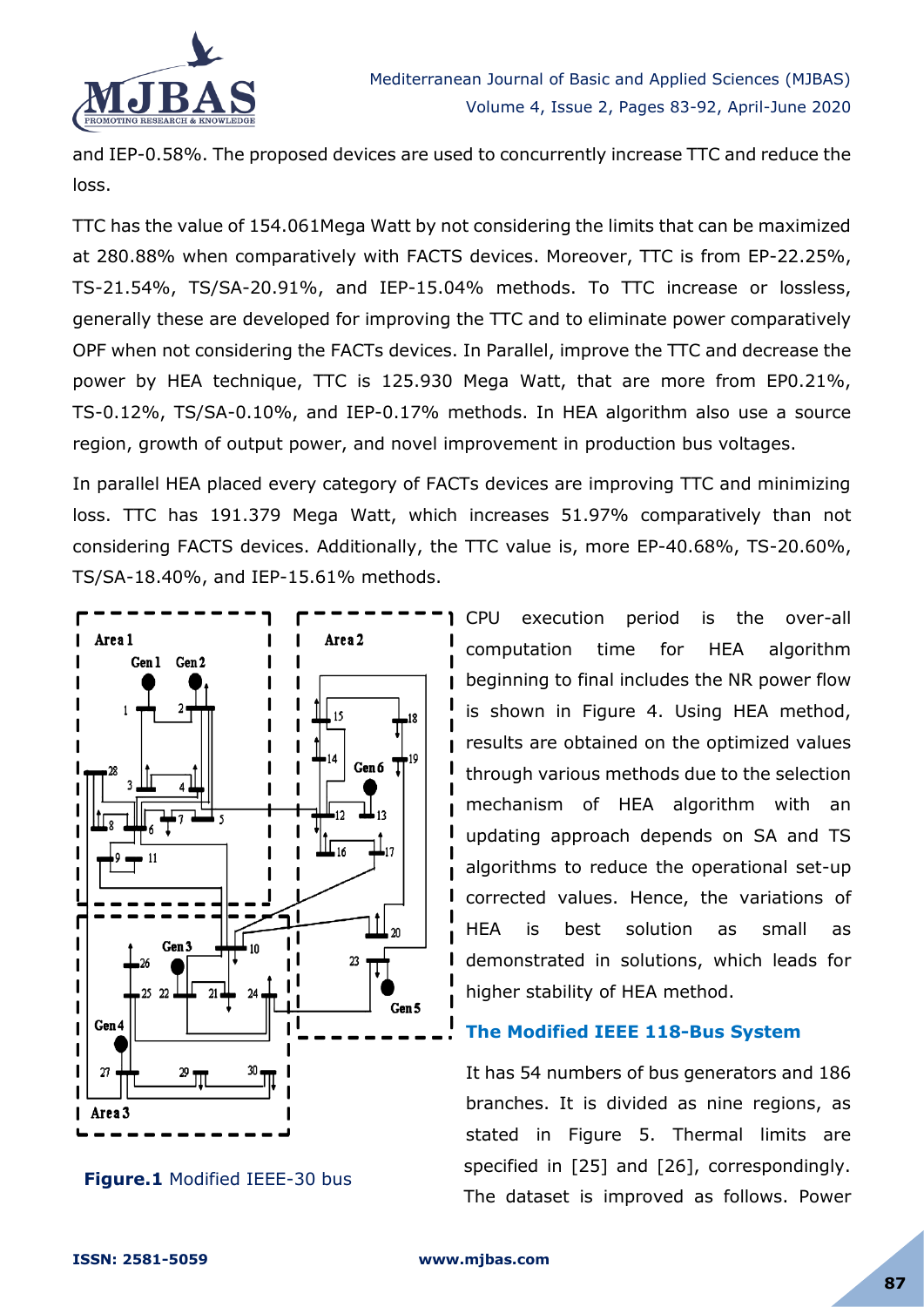

production has the upper limit in 69 bus is 1,000 Mega Watt. Power production for reactive is upper limits starting from bus 34, 70, and ends in 103 are 80 MVAr. Power production minimum limit is bus 19, 32, 34, 102, and 105 is 22 MVAr. The Thermal limit at line 65–66 is 300 VA.







#### 118-bus system

The ML from region 6 to 3 with contingency constraints is considered. Output of the largest generators for each region and the output are included in the contingency list. Load in region 6 is 406.00 MegaWatt and the system real-power loss is 132.863 MegaWatt. TTC when not considering FACTS devices using HEA method is 710.57 MegaWatt. To find the pre-specified contingency controls are as shown in Table 5, TTC value using HEA algorithm is 461.03 MegaWatt without using network components, which is, from EP-4.89%, TS-5.25%, TS/SA-0.91%, and IEP-0.57%. Additionally, TTC value is minimized by 35.12% comparatively greater by not considering contingency components. Factor has the connected line from 42–49 among two regions are output. It is explained that rejecting the impact of given constraints on TTC is found insecure system operation. In parallel, to improve the TTC and lossless system in HEA has optimally placed every category of FACTS devices. TTC value FACTs devices is 725.17 MW, which is maximized by 2.05% compared to that without FACTs devices.

TTC value using HEA is 513.6 MegaWatt that increases 11.41% comparatively not considering FACTS devices. The interconnected line is 38–65 output among these regions. However, the TTC value is more than from EP-6.77%, TS-7.93%, TS/SA-5.26%, and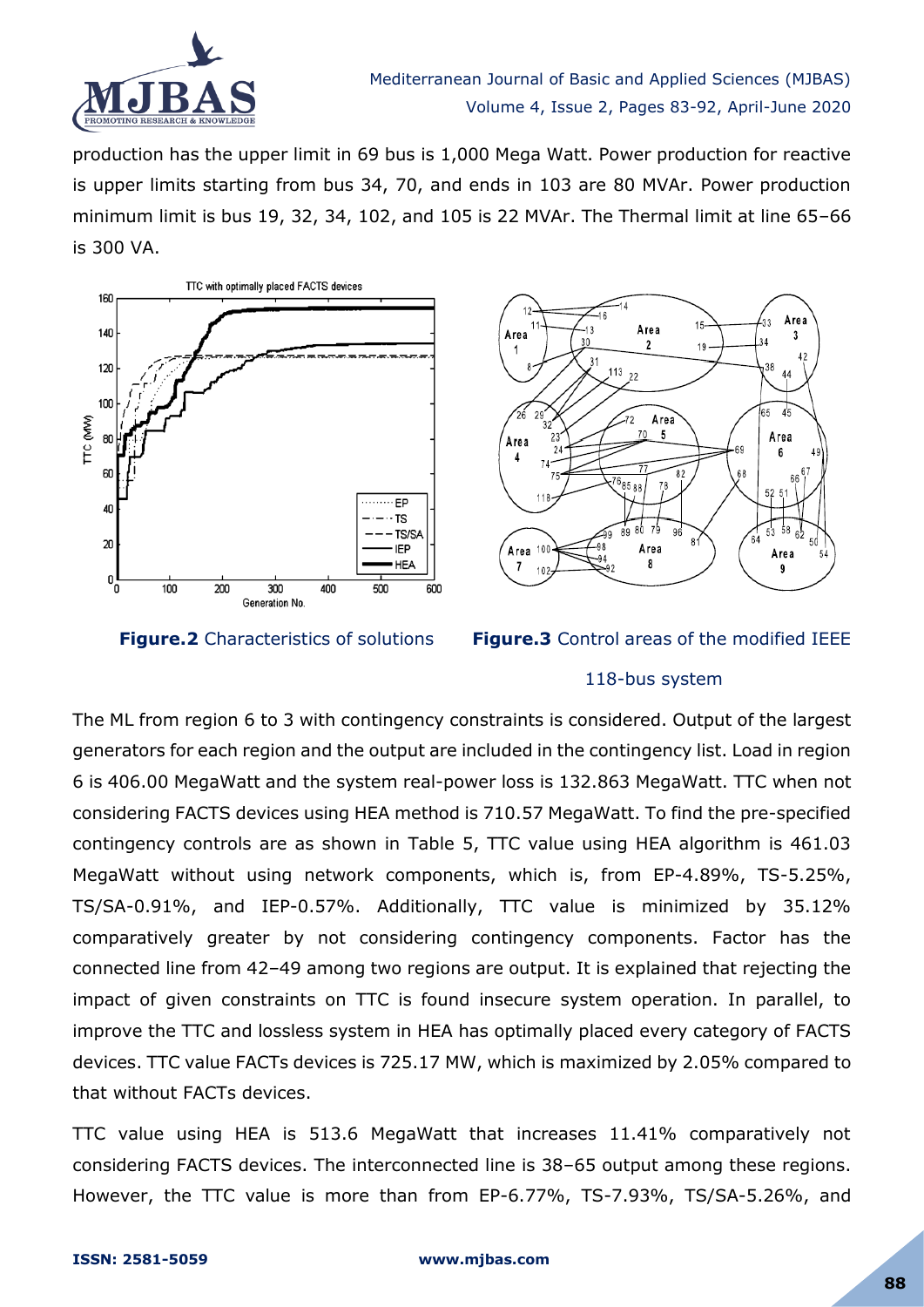

IEP-4.08%. Table 4 states the corrected placement of multi-type FACTS devices for the TTC values. Simulations are indicated in Table 4 that of EP, TS/SA, and TS, is low efficient than population search of HEA and IEP techniques. Since, the HEA calculation needs greater operation period, for scheduling horizon, the calibre of solutions is high significant.

| <b>Without FACTS devices</b> |            |       |                         |       |            |       |  |  |  |
|------------------------------|------------|-------|-------------------------|-------|------------|-------|--|--|--|
| <b>Maximize TTC</b>          |            |       | <b>Minimize</b><br>loss |       | min. loss  |       |  |  |  |
| <b>Method</b>                | <b>TTC</b> | Loss  | <b>TTC</b>              | Loss  | <b>TTC</b> | Loss  |  |  |  |
| <b>EP</b>                    | 124.994    | 6.421 | 56,200                  | 2.029 | 125.663    | 6.035 |  |  |  |
| ΙTS                          | 125.553    | 6.140 | 56.200                  | 2.029 | 125.781    | 5.916 |  |  |  |
| <b>TS/SA</b>                 | 125,808    | 6.287 | 56,200                  | 2.029 | 125.806    | 5.793 |  |  |  |
| <b>IEP</b>                   | 125.451    | 6.248 | 56.200                  | 2.029 | 125.716    | 5.967 |  |  |  |
| <b>HEA</b>                   | 125.629    | 6.043 | 56,200                  | 2.029 | 125.930    | 5.738 |  |  |  |

# **Table 1:** Simulation Results (The Modified IEEE 30-Bus System)

## **Conclusion**

In this paper, the HEA algorithm is designed to find the optimal placement of FACTs device in multi-type by paralleled increasing TTC value and decreasing the power loss in power transactions among different control regions. The results are obtained for the placement OPF FACTs devices through HEA algorithm. This will increase the TTC value based on the normal and contingency conditions in the proposed system.

| <b>With FACTS devices</b> |            |                                                          |            |       |            |       |  |  |  |
|---------------------------|------------|----------------------------------------------------------|------------|-------|------------|-------|--|--|--|
|                           |            | <b>Maximize TTC</b><br><b>Minimize loss</b><br>min. loss |            |       |            |       |  |  |  |
| Method                    | <b>TTC</b> | Loss                                                     | <b>TTC</b> | Loss  | <b>TTC</b> | Loss  |  |  |  |
| <b>EP</b>                 | 133.694    | 6.001                                                    | 56.200     | 1.144 | 136.040    | 3.980 |  |  |  |
| TS                        | 157.054    | 6.438                                                    | 56.200     | 1.105 | 157.389    | 6.449 |  |  |  |
| <b>TS/SA</b>              | 158,482    | 6.465                                                    | 56,200     | 1.101 | 161.642    | 6.971 |  |  |  |
| <b>IEP</b>                | 158.904    | 7.057                                                    | 56.200     | 0.998 | 165.545    | 6.351 |  |  |  |
| <b>HEA</b>                | 185.095    | 7.426                                                    | 56.200     | 0.968 | 191.379    | 6.474 |  |  |  |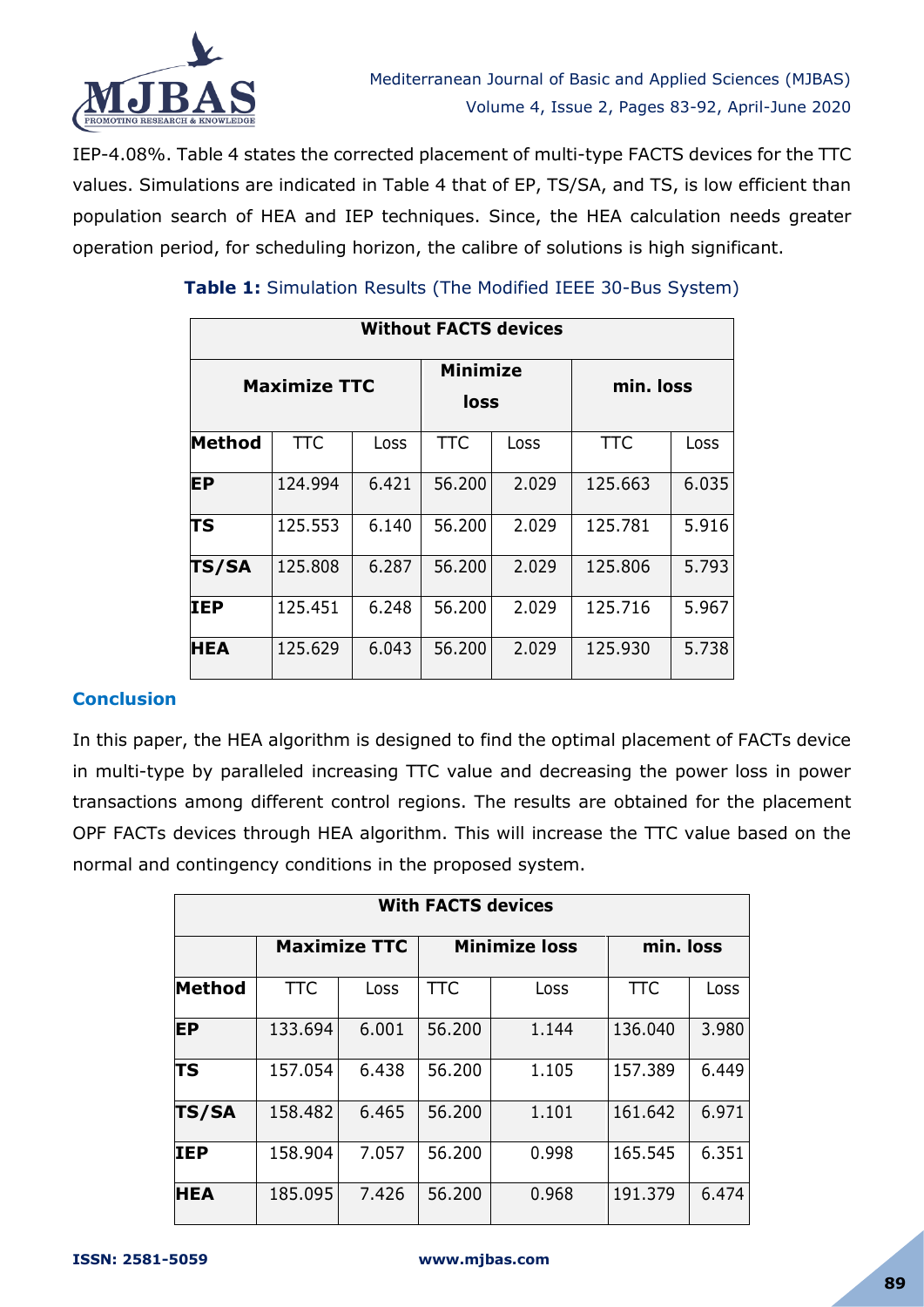

# **Table 2**

# Simulation results of multilateral transaction from area based on area 1 to 2 on the modified IEEE 30-bus system

| <b>Without FACTS devices</b> |            |                     |                      |       |            |                               |  |  |
|------------------------------|------------|---------------------|----------------------|-------|------------|-------------------------------|--|--|
|                              |            | <b>Maximize TTC</b> | <b>Minimize loss</b> |       |            | <b>Max. TTC &amp;min loss</b> |  |  |
| Method                       | <b>TTC</b> | Loss                | <b>TTC</b>           | Loss  | <b>TTC</b> | Loss                          |  |  |
| <b>EP</b>                    | 39.902     | 4.584               | 17.500               | 2.045 | 40.111     | 4.612                         |  |  |
| ΤS                           | 40.101     | 4.624               | 17.500               | 2.045 | 40.295     | 4.686                         |  |  |
| <b>TS/SA</b>                 | 40.312     | 4.775               | 17.500               | 2.045 | 40.293     | 4.684                         |  |  |
| <b>IEP</b>                   | 40.203     | 4.645               | 17.500               | 2.045 | 40.216     | 4.657                         |  |  |
| <b>HEA</b>                   | 40.437     | 4.734               | 17.500               | 2.045 | 40.448     | 4.731                         |  |  |

|              | <b>With FACTS devices</b> |       |            |                      |                               |       |  |  |  |
|--------------|---------------------------|-------|------------|----------------------|-------------------------------|-------|--|--|--|
|              | <b>Maximize TTC</b>       |       |            | <b>Minimize loss</b> | <b>Max. TTC &amp;min loss</b> |       |  |  |  |
| Method       | <b>TTC</b>                | Loss  | <b>TTC</b> | Loss                 | <b>TTC</b>                    | Loss  |  |  |  |
| <b>EP</b>    | 125.531                   | 3.921 | 17.500     | 1.296                | 126.021                       | 3.914 |  |  |  |
| <b>TS</b>    | 126.274                   | 3.725 | 17.500     | 1.281                | 126.755                       | 3.793 |  |  |  |
| <b>TS/SA</b> | 127.113                   | 3.880 | 17.500     | 1.258                | 127.415                       | 3.715 |  |  |  |
| <b>IEP</b>   | 128.675                   | 3.176 | 17.500     | 1.154                | 133.919                       | 2.827 |  |  |  |
| <b>HEA</b>   | 147.322                   | 4.152 | 17.500     | 1.096                | 154.061                       | 3.607 |  |  |  |

## **Table 3**

# TTC level & TTC value of multilateral transaction on the modified IEEE 118-bus system

|                                                                       | TTC level (MW) without FACTS devices |    |             |  |            |
|-----------------------------------------------------------------------|--------------------------------------|----|-------------|--|------------|
| Case                                                                  | <b>EP</b>                            | TS | $TS/SA$ IEP |  | <b>HEA</b> |
| Normal                                                                | 701.61 703.68 706.17 707.27          |    |             |  | 710.57     |
| <b>Largest gen. in area 6 outage</b> $ 656.24  663.68 673.95  669.84$ |                                      |    |             |  | 677.84     |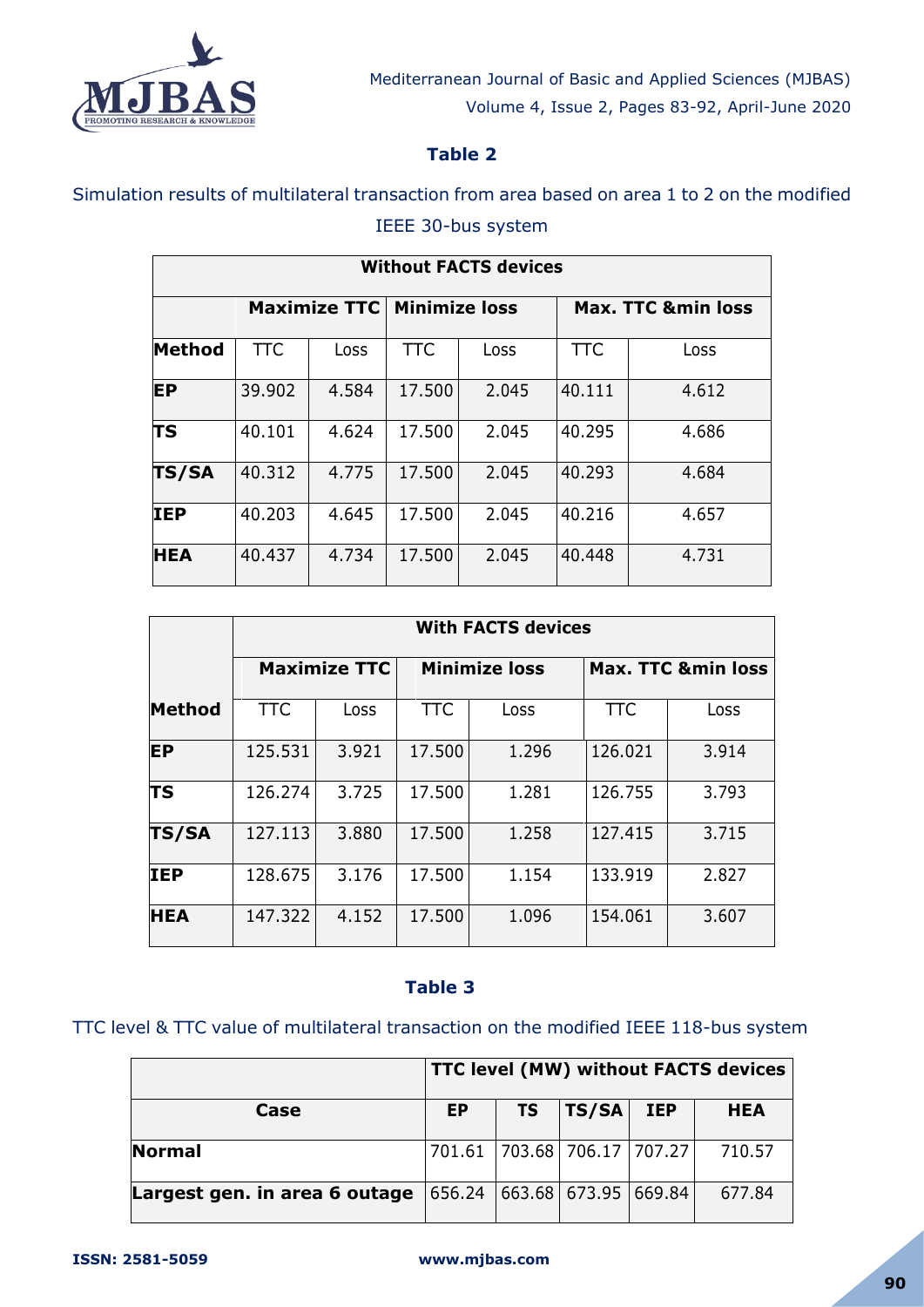

| Largest gen. in area 3 outage | 694.29 |        | 694.98   703.40   706.12 |         | 708.50 |
|-------------------------------|--------|--------|--------------------------|---------|--------|
| Line 38-65 outage             | 481.08 |        | 483.31 483.38 483.68     |         | 487.13 |
| Line 42-49 outage             | 439.55 |        | 438.05 456.87            | 1458.40 | 461.03 |
| Line 44-45 outage             | 664.59 |        | 651.42 655.80 661.85     |         | 666.56 |
| <b>Contingency TTC value</b>  | 439.55 | 438.05 | 456.87                   | 458.40  | 461.03 |

|                               | TTC level (MW) with FACTS devices |           |           |        |            |            |  |
|-------------------------------|-----------------------------------|-----------|-----------|--------|------------|------------|--|
| Case                          | <b>EP</b>                         | <b>EP</b> | <b>TS</b> | TS/SA  | <b>IEP</b> | <b>HEA</b> |  |
| Normal                        | 701.61                            | 706.81    | 718.21    | 721.27 | 720.01     | 725.17     |  |
| Largest gen. in area 6 outage | 656.24                            | 674.11    | 687.29    | 687.29 | 690.45     | 695.08     |  |
| Largest gen. in area 3 outage | 694.29                            | 708.67    | 705.20    | 712.88 | 723.36     | 733.64     |  |
| Line 38-65 outage             | 481.08                            | 486.75    | 484.96    | 487.94 | 498.87     | 513.62     |  |
| Line 42-49 outage             | 439.55                            | 481.07    | 475.87    | 497.45 | 493.48     | 520.76     |  |
| Line 44-45 outage             | 664.59                            | 671.73    | 661.08    | 668.70 | 683.75     | 688.79     |  |
| <b>Contingency TTC value</b>  | 439.55                            | 481.07    | 475.87    | 487.94 | 493.48     | 513.62     |  |

#### **Table 4**

# TTC results & CPU times of multilateral transaction on the modified IEEE 30-bus system

|               | <b>Without FACTS devices</b> |                |              |           |                |  |  |  |  |
|---------------|------------------------------|----------------|--------------|-----------|----------------|--|--|--|--|
| TTC (MW)      |                              |                |              |           |                |  |  |  |  |
| <b>Method</b> | <b>Best</b>                  | <b>Average</b> | <b>Worst</b> | deviation | CPU time (min) |  |  |  |  |
| <b>EP</b>     | 125.663                      | 124.205        | 121.891      | 1.48      | 0.71           |  |  |  |  |
| <b>TS</b>     | 125.781                      | 125.339        | 124.796      | 0.31      | 0.62           |  |  |  |  |
| <b>TS/SA</b>  | 125.781                      | 125.339        | 124.796      | 0.31      | 0.62           |  |  |  |  |
| <b>IEP</b>    | 125.716                      | 125.349        | 124.840      | 0.32      | 0.77           |  |  |  |  |
| <b>HEA</b>    | 125.930                      | 125.351        | 124.923      | 0.31      | 0.75           |  |  |  |  |